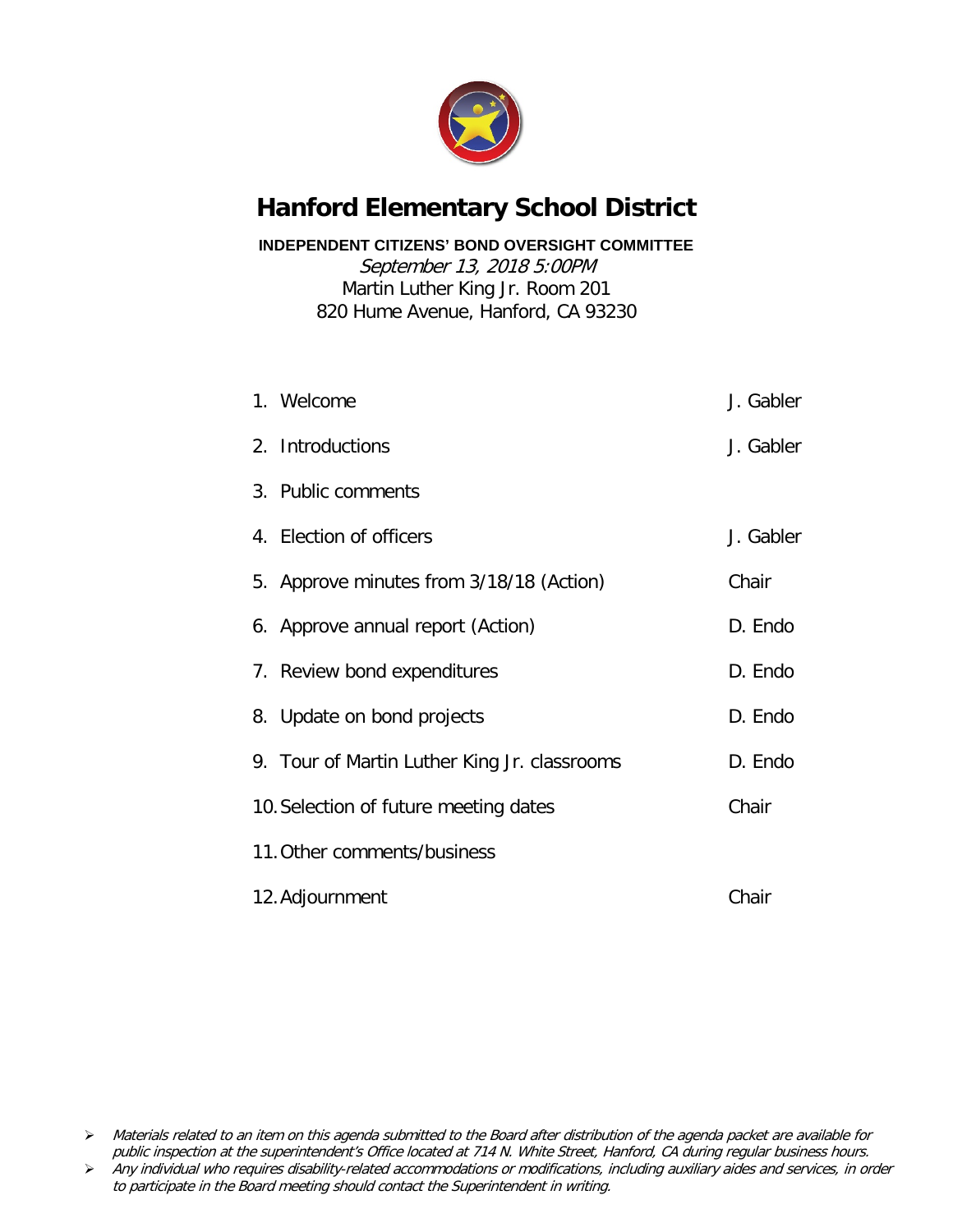#### oversight committee signin.xlsx <sup>091318</sup> **Measure U Independent Citizens' Bond Oversight Committee**

| <b>Term Remaining Member Name</b> |                        | <b>Category</b>                                    | <b>Number of Terms</b> | <b>Signature</b> |
|-----------------------------------|------------------------|----------------------------------------------------|------------------------|------------------|
| vear                              | Krystal Calderon       | Parent/Guardian                                    |                        |                  |
| vear                              | <b>Audrey Bunyard</b>  | Active parent-teacher organization parent/guardian |                        |                  |
| 2 vears                           | <b>Brandon Schmitt</b> | Business organization representative               |                        |                  |
| year                              | Larry Wait             | Senior citizens' organization member               |                        |                  |
| vear                              | Louis Martinez         | Taxpayer association member                        |                        |                  |
| vear                              | Mark Smith             | Community member                                   |                        |                  |
| 2 years                           | <b>Brandy Laughter</b> | Community member                                   |                        |                  |

| <b>Others Present (Print Name)</b> | <b>Signature</b> |
|------------------------------------|------------------|
|                                    |                  |
|                                    |                  |
|                                    |                  |
|                                    |                  |
|                                    |                  |
|                                    |                  |
|                                    |                  |

*8/27/2018*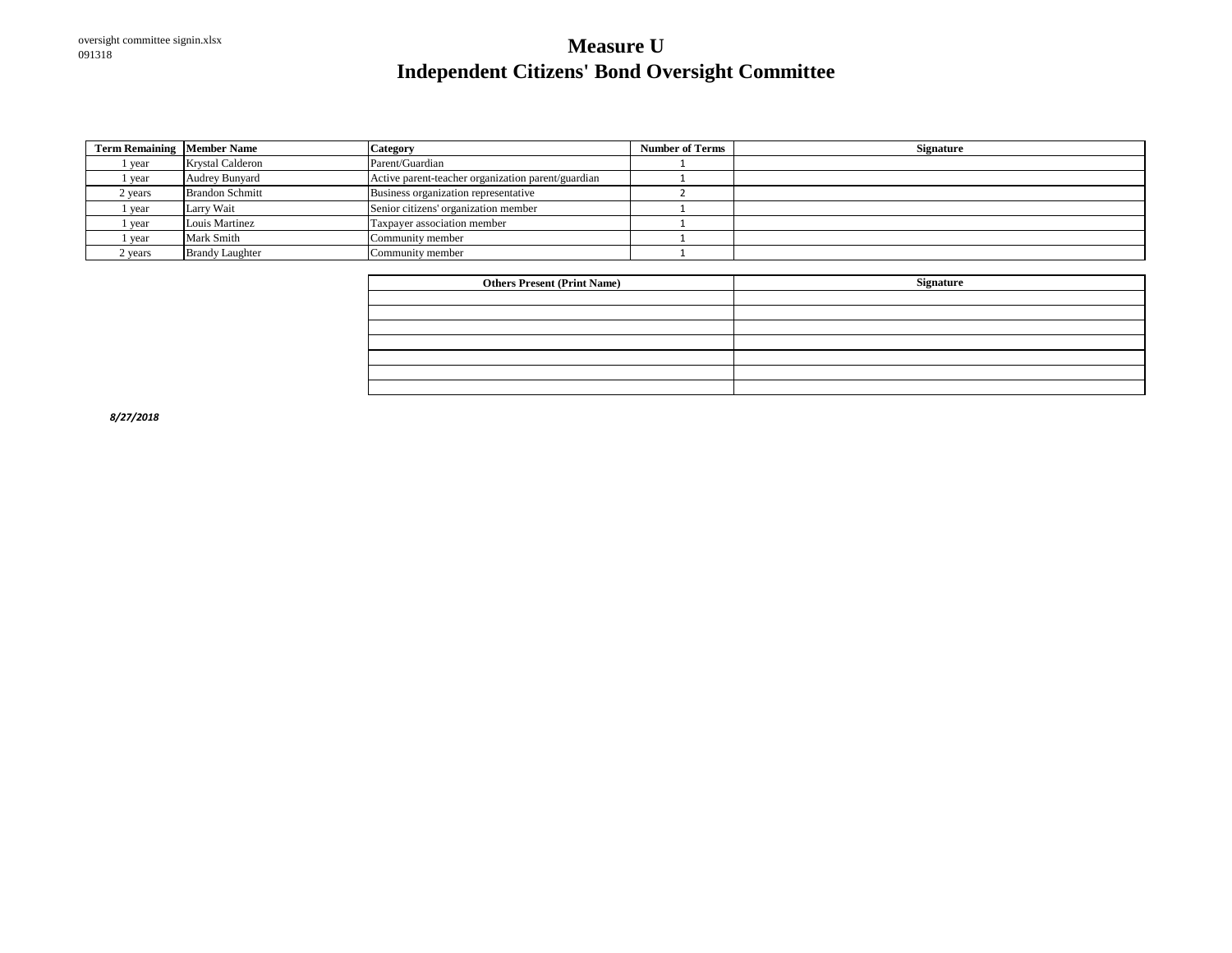

#### **Hanford Elementary School District**

**INDEPENDENT CITIZENS' BOND OVERSIGHT COMMITTEE**

March 8, 2018 5:00PM Monroe Elementary School Conference Room 300 Monroe Drive, Hanford, CA

| <b>Present</b>                              | Krystal Calderon<br><b>Audrey Bunyard</b><br><b>Brandon Schmitt</b><br>Louis Martinez                                                                                                                                                    |  |  |  |  |  |
|---------------------------------------------|------------------------------------------------------------------------------------------------------------------------------------------------------------------------------------------------------------------------------------------|--|--|--|--|--|
| <b>Absent</b>                               | Larry Wait<br>Mark Smith<br>Juan Hernandez-Cruz                                                                                                                                                                                          |  |  |  |  |  |
| <b>Others Present</b>                       | Joy Gabler, Superintendent<br>David Endo, Chief Business Official                                                                                                                                                                        |  |  |  |  |  |
| <b>Call to Order</b>                        | Brandon Schmitt called the meeting to order at 5:06 PM.                                                                                                                                                                                  |  |  |  |  |  |
| <b>Public Comments</b>                      | Krystal Calderon commented that she liked the new<br>Monroe Administration Building. Louis Martinez seconded<br>the comment.                                                                                                             |  |  |  |  |  |
| <b>Minutes</b><br><b>Approve</b><br>9/14/17 | <b>from</b> The Committee reviewed the minutes and were approved<br>on a motion of Audrey Bunyard and seconded by Krystal<br>Calderon. The item was unanimously approved.                                                                |  |  |  |  |  |
| <b>Review Bond Expenditures</b>             | David Endo presented the current building projects that<br>the first series of bonds was funding. All projects that<br>received any bond funds were included and hence the<br>budgeted total was more than \$8.8 million. Developer fees |  |  |  |  |  |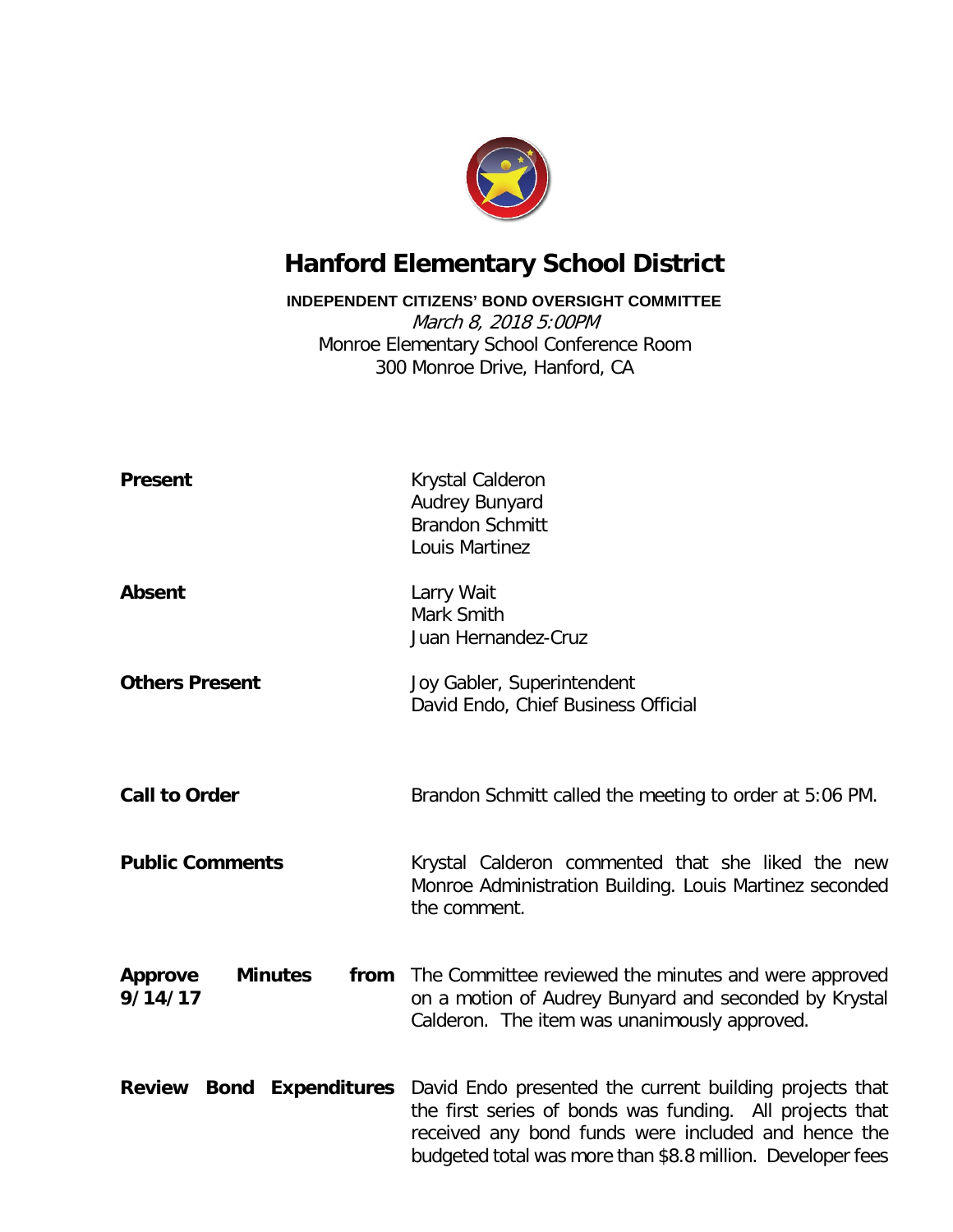and Capital reserve funds were the other funding sources. The expenditures were reviewed by the Committee with a question on the expenditure to a bank being addressed as a retention payment.

**Accept Measure U Financial**  The Committee reviewed audit and was approved on a **and Performance Audit** motion of Audrey Bunyard and seconded by Brandon Schmitt. The item was unanimously approved.

**Update on Bond Projects** The current phase of each project was discussed with Monroe being complete in the next two weeks and Martin Luther King currently under construction.

**Selection of Future Meeting** September 13, 2018 was selected as the next meeting. **Dates**

**Tour Monroe** The Committee toured the Administration/Library Building. **Administration/Library**

**Other Comments/Business** None.

**Adjournment** The meeting was adjourned at 5:45 PM.

Approved:

Brandon Schmitt, Chairperson

Krystal, Calderon, Vice Chairperson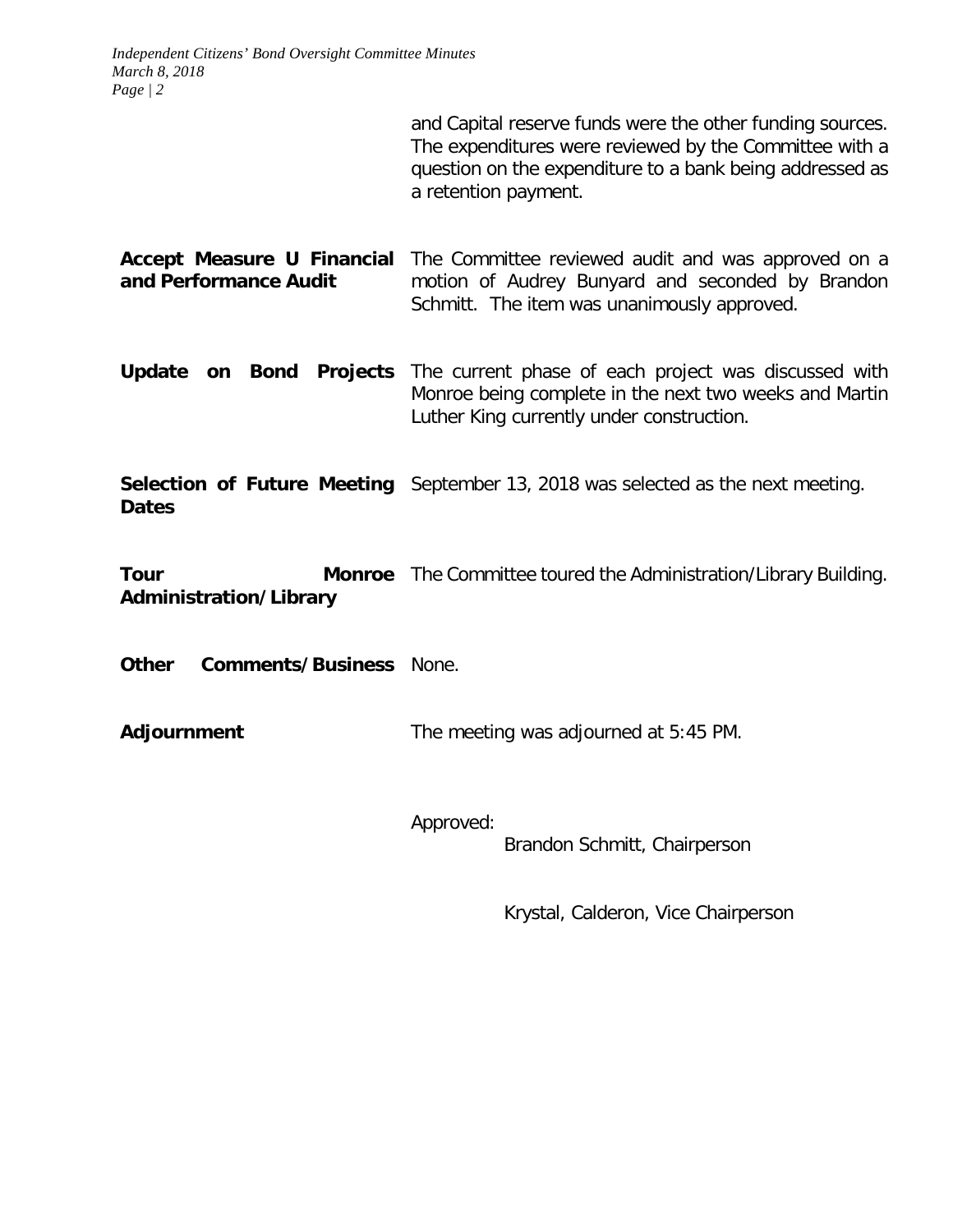

#### **Hanford Elementary School District**

#### **INDEPENDENT CITIZENS' BOND OVERSIGHT COMMITTEE**

Annual Report 09/13/2018

The Independent Citizens' Oversight Committee received information on the following topics:

- Role and bylaws of the Independent Citizens' Oversight Committee
- District's bond rating and sale of bonds
- Reviewed bond projects and expenditures
	- o Monroe Elementary School Administration/Library Building
	- o Martin Luther King Jr. Elementary School Classroom Wing
	- o Community Day School Reconfiguration
	- o Jefferson Charter Academy Administration/Library Building
	- o Lincoln Elementary School Classroom Wing
- Inspected the Monroe Elementary School Administration/Library Building

The Independent Citizens' Oversight Committee approved the following items:

- Measure U Financial and Performance Audit
- The District is in compliance with the requirements of Article XIIIA, Section 1(b)(3) of the California Constitution as follows:
	- o Bond proceeds were only used for construction, reconstruction, rehabilitation, or replacement of school facilities, including the furnishing and equipping of school facilities, or the acquisition or lease of real property for school facilities.
	- o The specific school facilities projects to be funded and certification that the school district board has evaluated safety, class size reduction, and information technology needs in developing that list.
	- o The school district board conducted an annual, independent performance audit to ensure that the funds have been expended only on the specific projects listed.
	- o The school district board conducted an annual, independent financial audit of the proceeds from the sale of the bonds until all of those proceeds have been expended for the school facilities projects.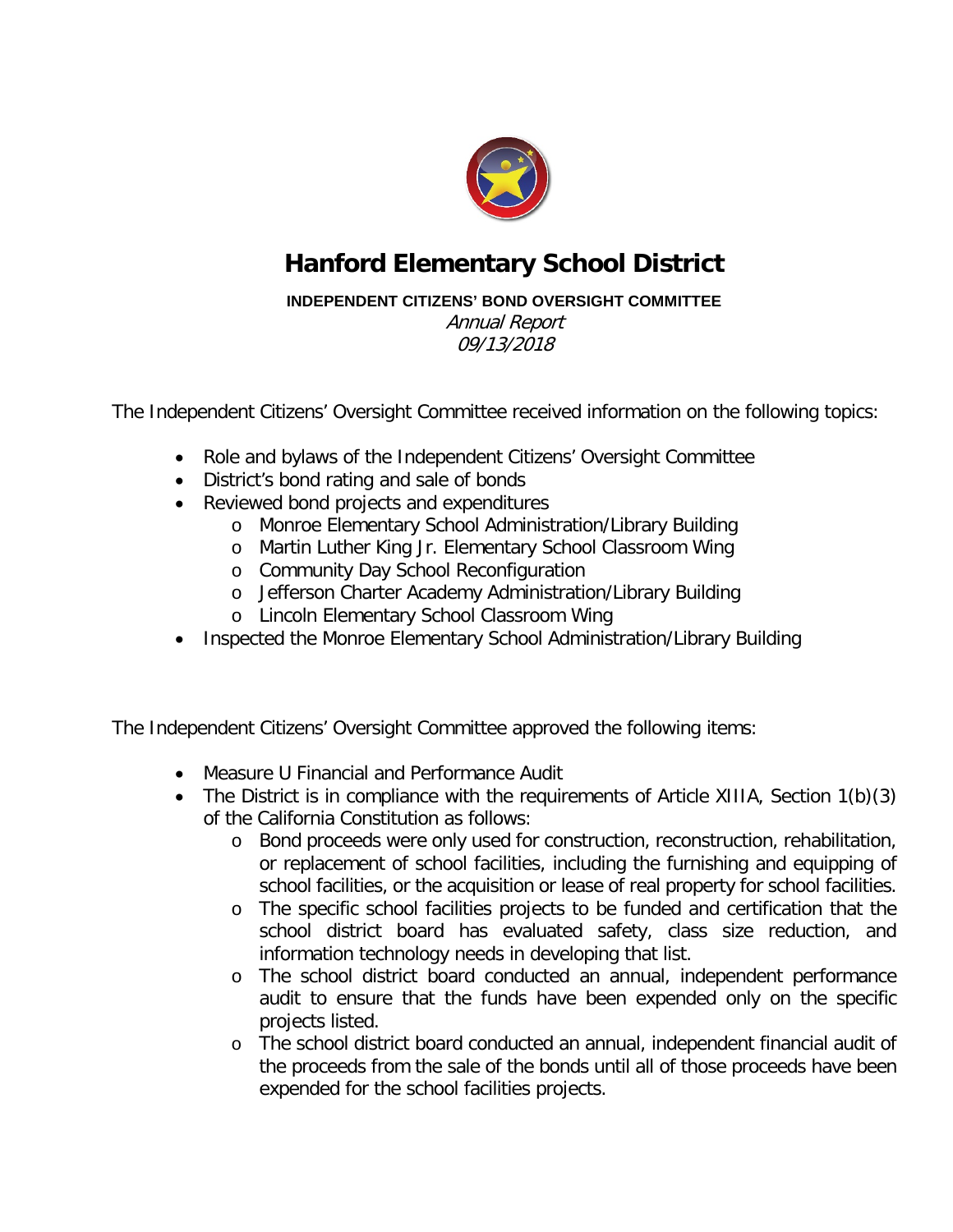| <b>School</b>                | <b>Specific Work</b>                   | <b>Status</b>          | 02.28.18 Budget | 14.15 Expenditures | 15.16 Expenditures | <b>16.17 Expenditures</b> | 17.18 Expenditures | 18.19 Expenditures | Remaining |
|------------------------------|----------------------------------------|------------------------|-----------------|--------------------|--------------------|---------------------------|--------------------|--------------------|-----------|
| Lincoln                      | <b>Portable Replacement</b>            | Planning               | 2.490,200       |                    |                    |                           | (68, 646)          | (59,378)           | 2,362,175 |
| <b>Martin Luther King</b>    | <b>Portable Replacement/CDS</b>        | <b>In Construction</b> | 4,698,000       |                    |                    |                           | (3,598,674)        | 447,908)           | 651,417   |
| <b>Monroe Administration</b> | <b>Administration/Library Building</b> | Complete               | 2,490,000       | $(3,525)$ \$       | $(46,578)$ \$      | $(149,588)$ \$            | (2,234,982)        |                    | 55,328    |
| <b>Jefferson</b>             | <b>Administration/Library Building</b> | In Construction        | .640.000        |                    |                    |                           | (161, 592)         | (19, 319)          | 2,459,090 |
|                              |                                        |                        |                 |                    |                    |                           |                    |                    |           |
|                              |                                        | <b>Totals</b>          | 12,318,200      | 3,525              | $(46,578)$ \,      | (149, 588)                | (6,063,894)        | (526, 605)         | 5,528,010 |

8/27/2018

|                                |   | <b>Balances</b> |
|--------------------------------|---|-----------------|
| <b>Bond Fund</b> \$            |   | 2.551.911       |
| <b>Capital Reserve Fund \$</b> |   | 140.286         |
| <b>Developer Fees</b> \$       |   | 3.949.030       |
|                                | S | 6.641.228       |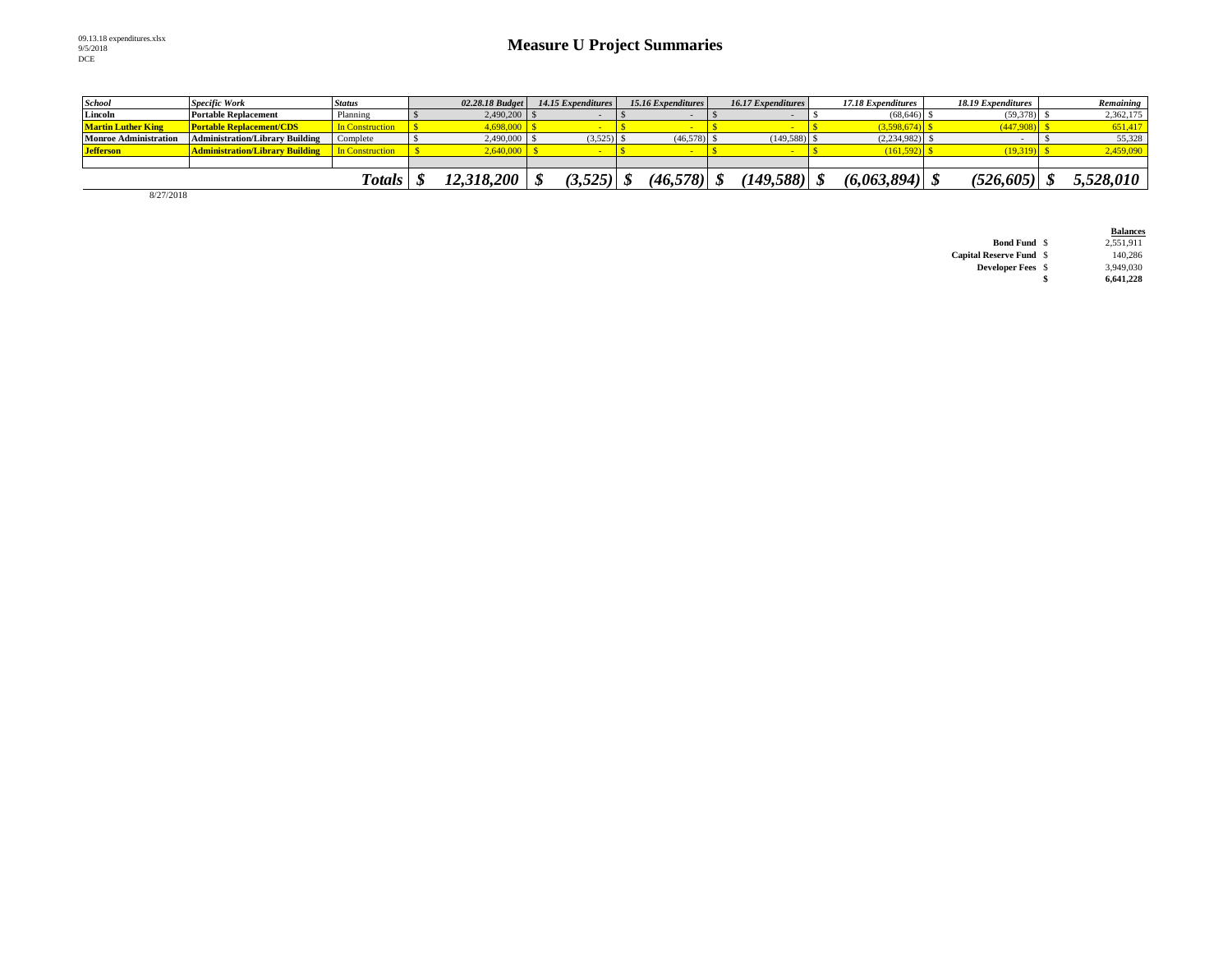## **Lincoln Kindergarten Expenditures**

| Account                               | <b>Reference</b> | Date       | <b>Vendor Description</b>                        |     | Amount       |
|---------------------------------------|------------------|------------|--------------------------------------------------|-----|--------------|
| 2100-9010-0-0000-8500-620000-023-0000 | PO-5586          | 9/22/2017  | 6944 TETER LLP                                   | \$  | 5,185.41     |
| 2100-9010-0-0000-8500-620000-023-0000 | PO-5586          | 10/20/2017 | 6944 TETER LLP                                   | \$  | 7,778.12     |
| 2100-9010-0-0000-8500-620000-023-0000 | PO-5586          | 11/27/2017 | 6944 TETER LLP                                   | \$  | 4,321.17     |
| 2100-9010-0-0000-8500-620000-023-0000 | PO-5586          | 12/22/2017 | 6944 TETER LLP                                   | \$  | 12,963.53    |
| 2100-9010-0-0000-8500-620000-023-0000 | PO-5586          | 1/19/2018  | 6944 TETER LLP                                   | \$  | 9,074.46     |
| 2100-9010-0-0000-8500-620000-023-0000 | PO-5978          | 1/26/2018  | 6962 KRAZAN AND ASSOCIATES INC.                  | \$  | 2,800.00     |
| 2100-9010-0-0000-8500-620000-023-0000 | PO-5979          | 1/26/2018  | 6962 KRAZAN AND ASSOCIATES INC.                  | \$  | 3,800.00     |
| 2100-9010-0-0000-8500-620000-023-0000 | PO-6516          | 1/26/2018  | 7077 BLAIR CHURCH & FLYNN                        | \$  | 2,850.00     |
| 2100-9010-0-0000-8500-620000-023-0000 | PO-6516          | 1/26/2018  | 7077 BLAIR CHURCH & FLYNN                        | \$  | 8,550.00     |
| 2100-9010-0-0000-8500-620000-023-0000 | PO-5586          | 3/2/2018   | <b>TETER LLP</b>                                 | \$  | 2,592.71     |
| 2100-9010-0-0000-8500-620000-023-0000 | PO-7223          | 3/16/2018  | <b>HANFORD SENTINEL</b>                          | S   | 866.39       |
| 2100-9010-0-0000-8500-620000-023-0000 | PO-5586          | 3/23/2018  | <b>TETER LLP</b>                                 | \$  | 1,296.35     |
| 2100-9010-0-0000-8500-620000-023-0000 | PO-5586          | 4/20/2018  | <b>TETER LLP</b>                                 | \$  | 6,568.18     |
| 2100-9010-0-0000-8500-620000-023-0000 | TF-181623        | 6/30/2018  | Move Lincoln Project from Fund 2100 to Fund 4000 | \$  | (68, 646.32) |
| 4000-0000-0-0000-8500-620000-023-0000 | TF-181623        | 6/30/2018  | Move Lincoln Project from Fund 2100 to Fund 4000 | \$  | 68,646.32    |
|                                       |                  |            |                                                  | \$  | 68,646.32    |
| Account                               | <b>Reference</b> | Date       | <b>Vendor Description</b>                        |     | Amount       |
| 4000-0000-0-0000-8500-620000-023-0000 | PO-366           | 7/27/2018  | 6944 TETER LLP                                   |     | 5,647.56     |
| 4000-0000-0-0000-8500-620000-023-0000 | $PO-552$         | 8/3/2018   | <b>6738 DEPT OF CONSERVATION</b>                 | \$. | 3.600.00     |

| 4000-0000-0-0000-8500-620000-023-0000- | PO-552 | 8/3/2018  | 6738 DEPT OF CONSERVATION    | 3,600.00  |
|----------------------------------------|--------|-----------|------------------------------|-----------|
| 4000-0000-0-0000-8500-620000-023-0000- | PO-366 | 8/17/2018 | 6944 TETER LLP               | 10,446.78 |
| 4000-0000-0-0000-8500-620000-023-0000- | PO-731 | 8/24/2018 | 4512 DIV. OF STATE ARCHITECT | 500.00    |
| 4000-0000-0-0000-8500-620000-023-0000- | PO-732 | 8/24/2018 | 4512 DIV. OF STATE ARCHITECT | 39,184.00 |
|                                        |        |           |                              | 59,378.34 |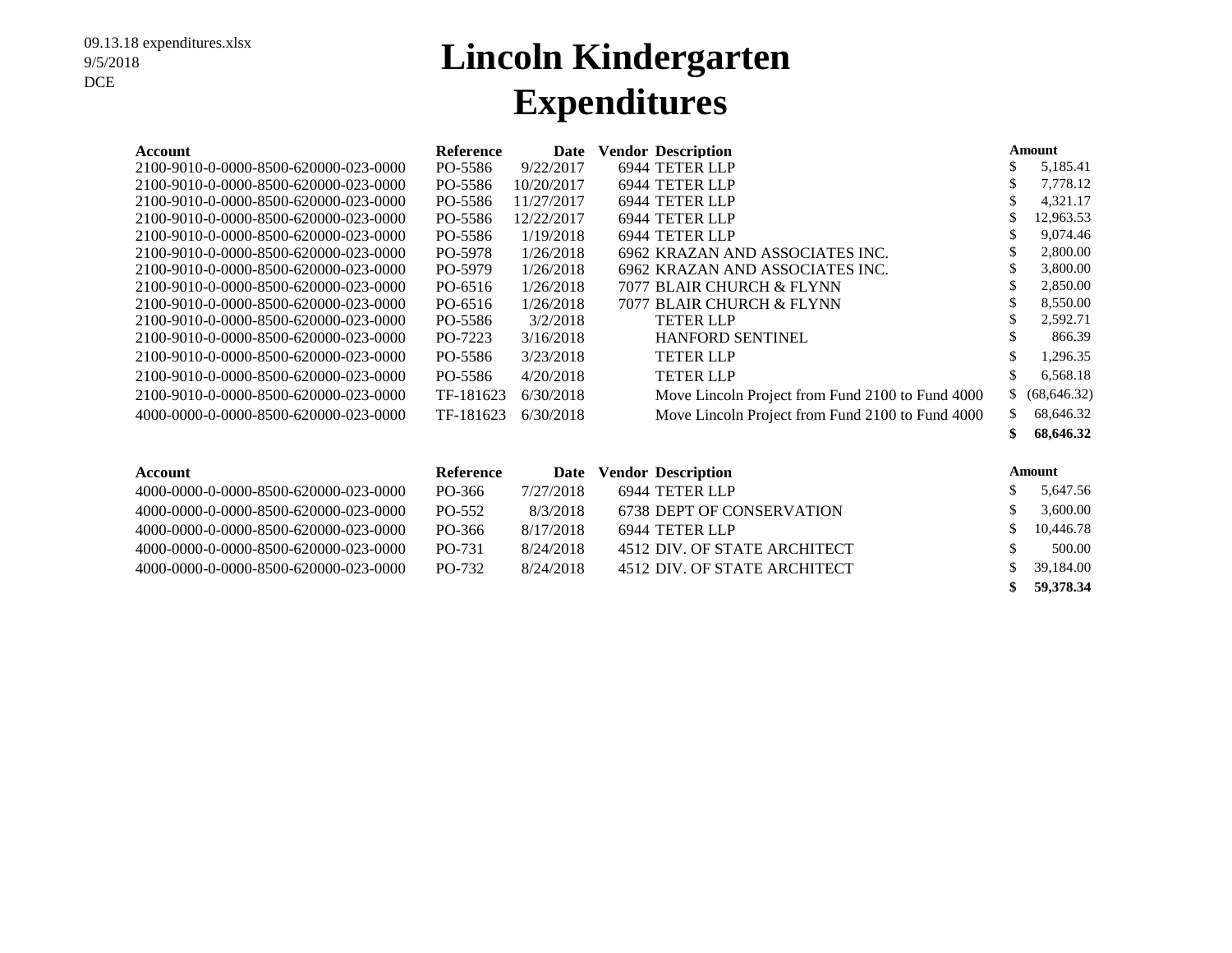## **MLK Classroom Wing Expenditures**

| Account                                                                        | <b>Reference</b>            |                       | Date Vendor Description |                                              | Amount   |                      |
|--------------------------------------------------------------------------------|-----------------------------|-----------------------|-------------------------|----------------------------------------------|----------|----------------------|
| 2100-9010-0-0000-8500-620000-022-0000                                          | PO-5284                     | 7/7/2017              |                         | 4512 DIV. OF STATE ARCHITECT                 | \$       | 500.00               |
| 2100-9010-0-0000-8500-620000-022-0000                                          | PO-5283                     | 7/7/2017              |                         | 6738 DEPT OF CONSERVATION                    | \$       | 3,600.00             |
| 2100-9010-0-0000-8500-620000-022-0000                                          | PO-5285                     | 7/7/2017              |                         | 4512 DIV. OF STATE ARCHITECT                 | \$       | 30,550.00            |
| 2100-9010-0-0000-8500-620000-022-0000                                          | PO-5179                     | 11/13/2017            |                         | 6963 GONZALEZ ARCHITECTS                     | \$       | 81,960.00            |
| 2100-9010-0-0000-8500-620000-022-0000                                          | PO-5179                     | 1/12/2018             |                         | <b>6963 GONZALEZ ARCHITECTS</b>              | \$       | 1,363.35             |
| 2100-9010-0-0000-8500-620000-022-0000                                          | PO-5179                     | 1/12/2018             |                         | <b>6963 GONZALEZ ARCHITECTS</b>              | \$       | 35,774.00            |
| 2100-9010-0-0000-8500-620000-022-0000                                          | PO-6776                     | 2/9/2018              |                         | 1506 TWB INSPECTIONS                         | \$       | 4,500.00             |
| 2100-9010-0-0000-8500-620000-022-0000                                          | PO-5179                     | 3/2/2018              |                         | 6963 GONZALEZ ARCHITECTS                     | \$<br>\$ | 10,745.59            |
| 2100-9010-0-0000-8500-620000-022-0000                                          | <b>JEAP-1818</b>            | 3/5/2018              |                         | 1506 TWB INSPECTIONS                         | \$       | (750.00)<br>6,525.00 |
| 2100-9010-0-0000-8500-620000-022-0000                                          | PO-6776<br><b>JEAP-1821</b> | 3/9/2018<br>3/12/2018 |                         | 1506 TWB INSPECTIONS<br>1506 TWB INSPECTIONS | \$       | (375.00)             |
| 2100-9010-0-0000-8500-620000-022-0000<br>2100-9010-0-0000-8500-620000-022-0000 | <b>JEAP-1822</b>            | 3/15/2018             |                         | 3257 TECHNICON ENGINEERING                   | \$       | 4,349.50             |
| 2100-9010-0-0000-8500-620000-022-0000                                          | JE-18168                    | 4/3/2018              |                         | PO 5179 Gonzalez Architechts Coding          | \$       | (31,751.00)          |
| 2100-9010-0-0000-8500-620000-022-0000                                          | PO-7507                     | 4/13/2018             |                         | 1506 TWB INSPECTIONS                         | \$       | 6,150.00             |
| 2100-9010-0-0000-8500-620000-022-0000                                          | PO-7807                     | 4/20/2018             |                         | 7158 MDR UTILITY LOCATING SPECIAI \$         |          | 2,000.00             |
| 2100-9010-0-0000-8500-620000-022-0000                                          | PO-7507                     | 5/4/2018              |                         | 1506 TWB INSPECTIONS                         | \$       | 6,150.00             |
|                                                                                | PO-7507                     | 6/8/2018              |                         | 1506 TWB INSPECTIONS                         | \$       | 6,150.00             |
| 2100-9010-0-0000-8500-620000-022-0000                                          |                             |                       |                         |                                              | \$       | 2,520.70             |
| 2100-9010-0-0000-8500-620000-022-0000                                          | PO-8281                     | 6/22/2018             |                         | 630 HANFORD, CITY OF                         |          |                      |
| 2100-9010-0-0000-8500-620000-022-0000                                          | PO-8281                     | 6/22/2018             |                         | 630 HANFORD, CITY OF                         | \$       | 2,760.94             |
| 2100-9010-0-0000-8500-620000-022-0000                                          | PO-8281                     | 6/22/2018             |                         | 630 HANFORD, CITY OF                         | \$       | 4,139.08             |
| 2100-9010-0-0000-8500-620000-022-0000                                          | PO-7690                     | 6/22/2018             |                         | <b>6963 GONZALEZ ARCHITECTS</b>              | \$       | 20,053.00            |
| 2100-9010-0-0000-8500-620000-022-0000                                          | PO-7507                     | 6/29/2018             |                         | <b>1506 TWB INSPECTIONS</b>                  | \$       | 6,150.00             |
| 2100-9010-0-0000-8500-620000-022-0000                                          | PO-7690                     | 6/29/2018             |                         | <b>6963 GONZALEZ ARCHITECTS</b>              | \$       | 37,948.43            |
| 2100-9010-0-0000-8500-620000-022-0000                                          | TF-181570                   | 6/30/2018             |                         | MLK Project from Fund 2100 to Fund . \$      |          | (241, 013.59)        |
| 3500-7710-0-0000-8500-620000-022-0000                                          | PO-6848                     | 1/12/2018             |                         | 7092 SUNCREST BANK                           | \$       | 1,676.75             |
| 3500-7710-0-0000-8500-620000-022-0000                                          | PO-6838                     | 1/12/2018             |                         | 977 MICHAM INC., ORAL E.                     | \$       | 31,858.25            |
| 3500-7710-0-0000-8500-620000-022-0000                                          | PO-6868                     | 2/16/2018             |                         | 6962 KRAZAN AND ASSOCIATES INC.              | \$       | 6,135.00             |
| 3500-7710-0-0000-8500-620000-022-0000                                          | TF-181071                   | 3/9/2018              |                         | PO 6838 Oral Micham Coding Change            | \$       | (5,721.00)           |
| 3500-7710-0-0000-8500-620000-022-0000                                          | PO-6848                     | 4/6/2018              |                         | 7092 SUNCREST BANK                           | \$       | 7,949.10             |
| 3500-7710-0-0000-8500-620000-022-0000                                          | PO-6848                     | 4/6/2018              |                         | 7092 SUNCREST BANK                           | \$       | 17,261.11            |
| 3500-7710-0-0000-8500-620000-022-0000                                          | PO-6848                     | 4/6/2018              |                         | 7092 SUNCREST BANK                           | \$       | 20,975.96            |
| 3500-7710-0-0000-8500-620000-022-0000                                          | PO-7508                     | 4/6/2018              |                         | 977 MICHAM INC., ORAL E.                     | \$       | 151,032.35           |
| 3500-7710-0-0000-8500-620000-022-0000                                          | PO-7508                     | 4/6/2018              |                         | 977 MICHAM INC., ORAL E.                     | \$       | 325,864.47           |
| 3500-7710-0-0000-8500-620000-022-0000                                          | PO-7508                     | 4/6/2018              |                         | 977 MICHAM INC., ORAL E.                     | \$       | 327,961.31           |
| 3500-7710-0-0000-8500-620000-022-0000                                          | <b>JEAP-1826</b>            | 4/25/2018             |                         | 977 MICHAM INC., ORAL E.                     | \$       | (37, 112.08)         |
| 3500-7710-0-0000-8500-620000-022-0000                                          | <b>JEAP-1827</b>            | 4/25/2018             |                         | 977 MICHAM INC., ORAL E.                     | \$       | (1,225.39)           |
| 3500-7710-0-0000-8500-620000-022-0000                                          | PO-6868                     | 4/27/2018             |                         | 6962 KRAZAN AND ASSOCIATES INC.              | \$       | 412.00               |
| 3500-7710-0-0000-8500-620000-022-0000                                          | PO-6868                     | 4/27/2018             |                         | 6962 KRAZAN AND ASSOCIATES INC.              | \$       | 2,832.00             |
|                                                                                |                             |                       |                         |                                              |          |                      |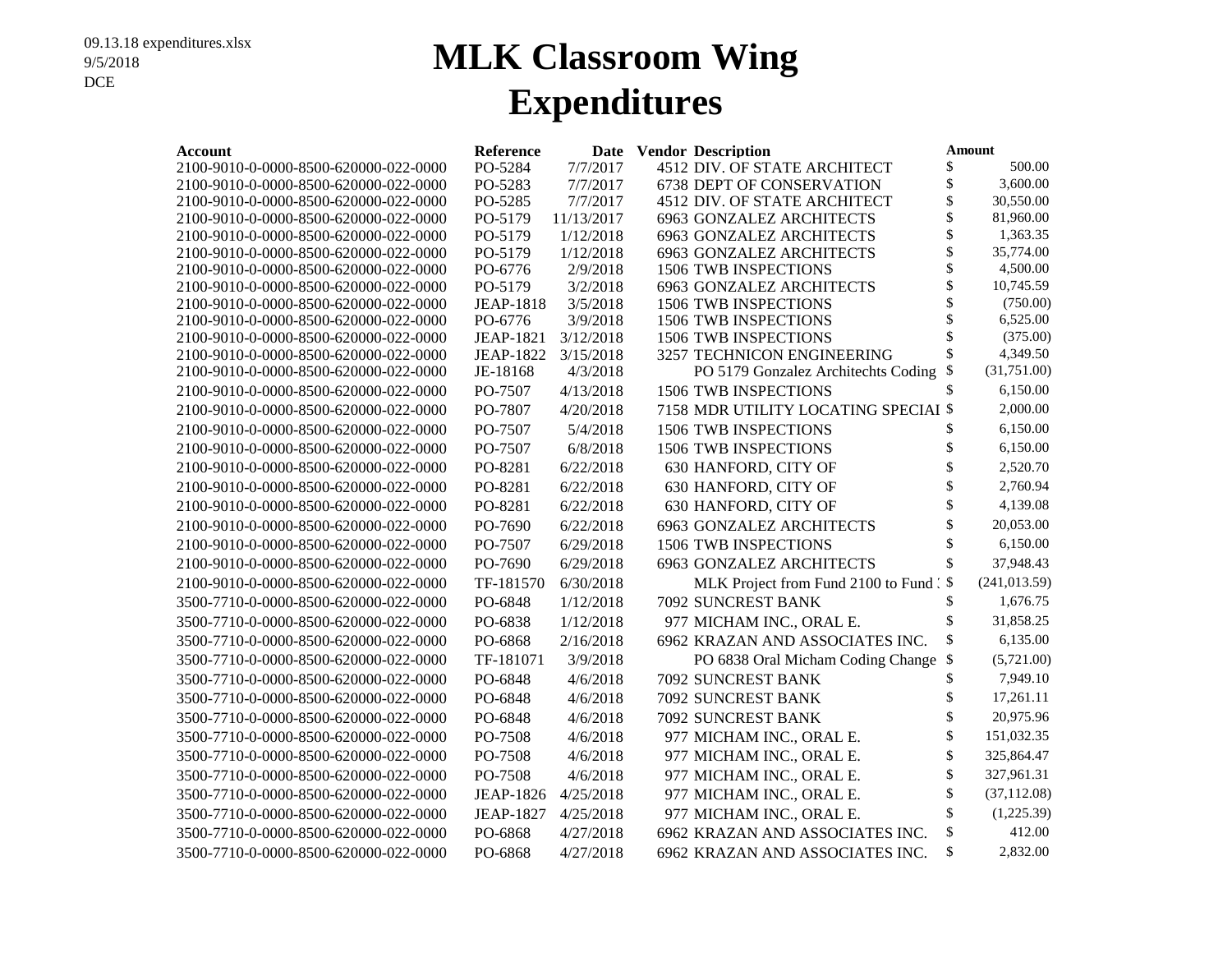## **MLK Classroom Wing Expenditures**

| Account                               | <b>Reference</b> | Date      | <b>Vendor Description</b>               | Amount        |              |
|---------------------------------------|------------------|-----------|-----------------------------------------|---------------|--------------|
| 3500-7710-0-0000-8500-620000-022-0000 | PO-6848          | 5/4/2018  | 7092 SUNCREST BANK                      | \$            | 43,095.34    |
| 3500-7710-0-0000-8500-620000-022-0000 | PO-7508          | 5/4/2018  | 977 MICHAM INC., ORAL E.                | \$            | 783,029.20   |
| 3500-7710-0-0000-8500-620000-022-0000 | <b>JEAP-1828</b> | 5/9/2018  | 6962 KRAZAN AND ASSOCIATES INC.         | \$            | (412.00)     |
| 3500-7710-0-0000-8500-620000-022-0000 | PO-6868          | 5/18/2018 | 6962 KRAZAN AND ASSOCIATES INC.         | \$            | 617.00       |
| 3500-7710-0-0000-8500-620000-022-0000 | PO-6848          | 6/1/2018  | 7092 SUNCREST BANK                      | \$            | 39,917.92    |
| 3500-7710-0-0000-8500-620000-022-0000 | PO-7508          | 6/1/2018  | 977 MICHAM INC., ORAL E.                | \$            | 713,266.17   |
| 3500-7710-0-0000-8500-620000-022-0000 | PO-6868          | 6/22/2018 | 6962 KRAZAN AND ASSOCIATES INC.         | \$            | 216.00       |
| 3500-7710-0-0000-8500-620000-022-0000 | PO-6868          | 6/22/2018 | 6962 KRAZAN AND ASSOCIATES INC.         | \$            | 552.00       |
| 3500-7710-0-0000-8500-620000-022-0000 | PO-6848          | 6/29/2018 | <b>7092 SUNCREST BANK</b>               | \$            | 28,194.76    |
| 3500-7710-0-0000-8500-620000-022-0000 | PO-7508          | 6/29/2018 | 977 MICHAM INC., ORAL E.                |               | 387,396.91   |
| 3500-7710-0-0000-8500-620000-022-0000 | TF-181573        | 6/30/2018 | PO 6868 Krazen Coding Change to CD \$   |               | (1,883.24)   |
| 3500-7710-0-0000-8500-620000-022-0000 | TF-181571        | 6/30/2018 | PO 6868 Krazen Coding Change to CD \$   |               | (617.00)     |
| 3500-7710-0-0000-8500-620000-022-0000 | TF-181572        | 6/30/2018 | PO 6868 Krazen Coding Change to CD \$   |               | (216.00)     |
| 3500-7710-0-0000-8500-620000-022-0000 | TF-181570        | 6/30/2018 | MLK Project from Fund 2100 to Fund : \$ |               | 241,013.59   |
|                                       |                  |           |                                         | \$            | 3,084,070.48 |
|                                       |                  |           |                                         |               |              |
| <b>Account</b>                        | <b>Reference</b> | Date      | <b>Vendor Description</b>               | <b>Amount</b> |              |
| 2100-9010-0-0000-8500-620000-022-0000 | PO-359           | 8/3/2018  | 1506 TWB INSPECTIONS                    | \$            | 5,775.00     |
| 3500-7710-0-0000-8500-620000-022-0000 | PO-356           | 8/3/2018  | 977 MICHAM INC., ORAL E.                | \$            | 204,397.22   |
| 3500-7710-0-0000-8500-620000-022-0000 | PO-358           | 8/3/2018  | 7092 SUNCREST BANK                      | \$            | 22,048.60    |

3500-7710-0-0000-8500-620000-022-0000 PO-253 8/17/2018 6962 KRAZAN AND ASSOCIATES INC. \$ 412.00

**\$ 232,632.82**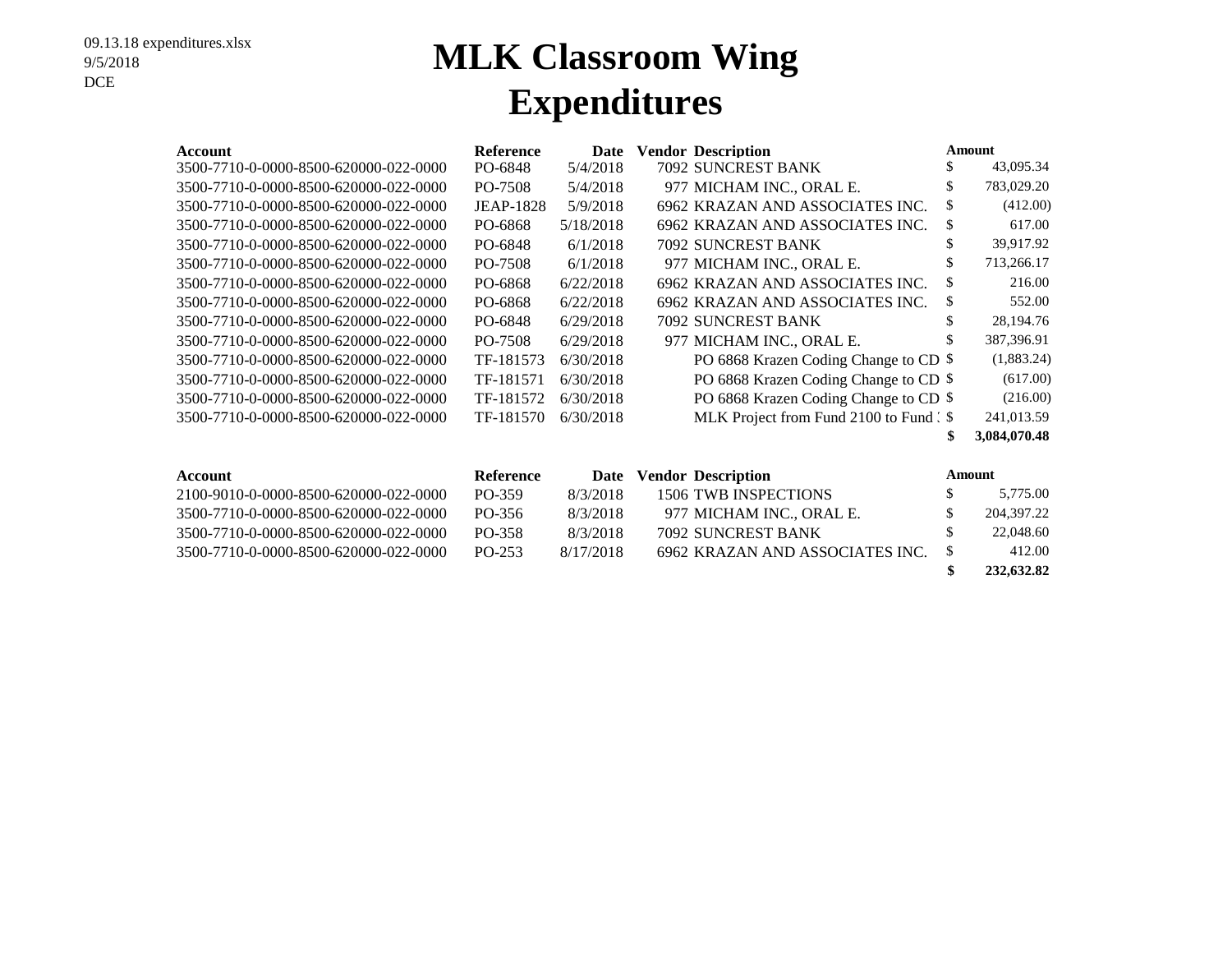# **CDS Remodel Expenditures**

| Account                               | Reference           | Date      | <b>Vendor Description</b>         | <b>Amount</b> |            |
|---------------------------------------|---------------------|-----------|-----------------------------------|---------------|------------|
| 2100-9010-0-0000-8500-620000-038-0000 | PO-5387             | 7/28/2017 | 3257 TECHNICON ENGINEERING        | \$            | 6.975.00   |
| 2100-9010-0-0000-8500-620000-038-0000 | PO-5905             | 9/22/2017 | 4512 DIV. OF STATE ARCHITECT      | \$            | 8,625.00   |
| 2100-9010-0-0000-8500-620000-038-0000 | <b>JEAP-1818</b>    | 3/5/2018  | 1506 TWB INSPECTIONS              | \$            | 750.00     |
| 2100-9010-0-0000-8500-620000-038-0000 | TF-181071           | 3/9/2018  | PO 6838 Oral Micham Coding C \$   |               | 5,721.00   |
| 2100-9010-0-0000-8500-620000-038-0000 | JEAP-1821 3/12/2018 |           | <b>1506 TWB INSPECTIONS</b>       | \$            | 375.00     |
| 2100-9010-0-0000-8500-620000-038-0000 | JEAP-1822 3/15/2018 |           | 3257 TECHNICON ENGINEERING        | \$            | (4,349.50) |
| 2100-9010-0-0000-8500-620000-038-0000 | JE-18168            | 4/3/2018  | PO 5179 Gonzalez Architechts C \$ |               | 31,751.00  |
| 2100-9010-0-0000-8500-620000-038-0000 | PO-7508             | 4/6/2018  | 977 MICHAM INC., ORAL E.          | \$            | 72,678.58  |
| 2100-9010-0-0000-8500-620000-038-0000 | PO-7507             | 4/13/2018 | 1506 TWB INSPECTIONS              | \$            | 375.00     |
| 2100-9010-0-0000-8500-620000-038-0000 | JEAP-1827 4/25/2018 |           | 977 MICHAM INC., ORAL E.          | \$            | 1,225.39   |
| 2100-9010-0-0000-8500-620000-038-0000 | JEAP-1826 4/25/2018 |           | 977 MICHAM INC., ORAL E.          | \$            | 37,112.08  |
| 2100-9010-0-0000-8500-620000-038-0000 | PO-7507             | 5/4/2018  | 1506 TWB INSPECTIONS              | \$            | 375.00     |
| 2100-9010-0-0000-8500-620000-038-0000 | PO-7508             | 5/4/2018  | 977 MICHAM INC., ORAL E.          | \$            | 35,780.81  |
| 2100-9010-0-0000-8500-620000-038-0000 | <b>JEAP-1828</b>    | 5/9/2018  | 6962 KRAZAN AND ASSOCIATES I      | $\mathcal{S}$ | 412.00     |
| 2100-9010-0-0000-8500-620000-038-0000 | PO-7508             | 6/1/2018  | 977 MICHAM INC., ORAL E.          | \$            | 45,173.40  |
| 2100-9010-0-0000-8500-620000-038-0000 | PO-7507             | 6/8/2018  | <b>1506 TWB INSPECTIONS</b>       | \$            | 375.00     |
| 2100-9010-0-0000-8500-620000-038-0000 | PO-7690             | 6/22/2018 | <b>6963 GONZALEZ ARCHITECTS</b>   | \$            | 20,625.00  |
| 2100-9010-0-0000-8500-620000-038-0000 | PO-7507             | 6/29/2018 | <b>1506 TWB INSPECTIONS</b>       | \$            | 375.00     |
| 2100-9010-0-0000-8500-620000-038-0000 | PO-8302             | 6/29/2018 | 3305 GILBERT ELECTRIC COMPAI      | \$            | 1,800.00   |
| 2100-9010-0-0000-8500-620000-038-0000 | PO-7690             | 6/29/2018 | <b>6963 GONZALEZ ARCHITECTS</b>   | \$            | 10,476.00  |
| 2100-9010-0-0000-8500-620000-038-0000 | PO-7508             | 6/29/2018 | 977 MICHAM INC., ORAL E.          | \$            | 148,303.37 |
| 2100-9010-0-0000-8500-620000-038-0000 | TF-181572 6/30/2018 |           | PO 6868 Krazen Coding Change \$   |               | 216.00     |
| 2100-9010-0-0000-8500-620000-038-0000 | TF-181571 6/30/2018 |           | PO 6868 Krazen Coding Change \$   |               | 617.00     |
| 2100-9010-0-0000-8500-620000-038-0000 | TF-181573 6/30/2018 |           | PO 6868 Krazen Coding Change \$   |               | 1,883.24   |
| 2100-9010-0-0000-8500-620000-038-0000 | LB-18082            | 6/30/2018 | 6973 AMERICAN MODULAR SYST \$     |               | 86,953.50  |
|                                       |                     |           |                                   | \$            | 514,603.87 |
|                                       |                     |           |                                   |               |            |
|                                       |                     |           |                                   |               |            |

| Account                                | Reference |          | Date Vendor Description  | Amount                                 |
|----------------------------------------|-----------|----------|--------------------------|----------------------------------------|
| 2100-9010-0-0000-8500-620000-038-0000- | PO-356    | 8/3/2018 | 977 MICHAM INC., ORAL E. | 214,525.65                             |
| 2100-9010-0-0000-8500-620000-038-0000- | PO-359    | 8/3/2018 | 1506 TWB INSPECTIONS     | 750.00                                 |
|                                        |           |          |                          | $A \times B$ $A \times B$ $A \times B$ |

 **\$ 215,275.65**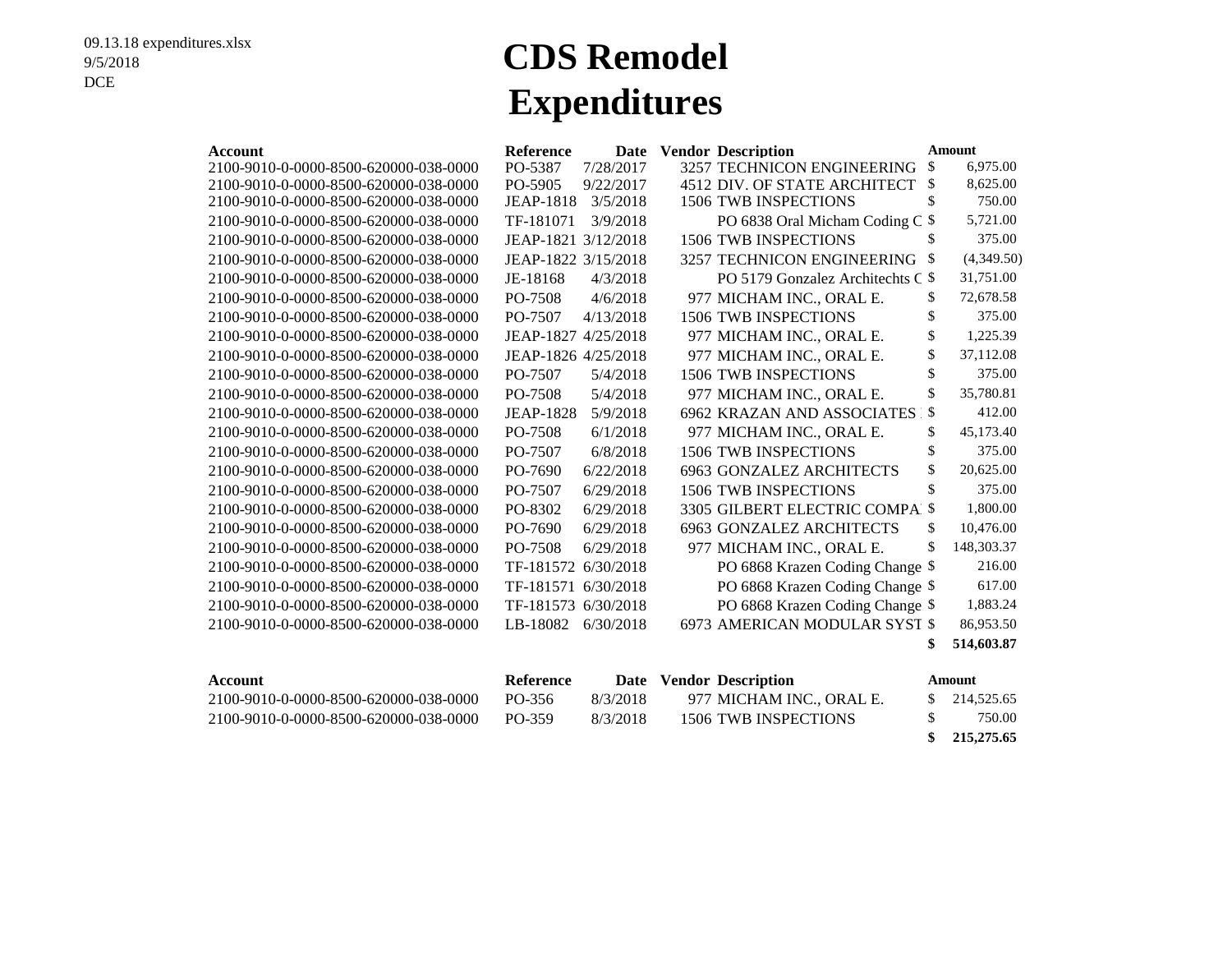#### **Monroe Administration/Library Expenditures**

| Account<br>4000-0000-0-0000-8500-620000-024-0000        | Reference<br>LB-15135 | 6/30/2015                | Date Vendor Description<br>912 MANGINI ASSOCIATES INC.   | \$<br>\$ | Amount<br>3,525.00<br>3,525.00 |
|---------------------------------------------------------|-----------------------|--------------------------|----------------------------------------------------------|----------|--------------------------------|
|                                                         |                       |                          |                                                          |          |                                |
| <b>Account</b><br>4000-0000-0-0000-8500-620000-024-0000 | Reference<br>PO-5670  | <b>Date</b><br>10/9/2015 | <b>Vendor Description</b><br>912 MANGINI ASSOCIATES INC. | \$       | <b>Amount</b><br>26.45         |
| 4000-0000-0-0000-8500-620000-024-0000                   | PO-5948               | 11/20/2015               | 1661 ZUMWALT-HANSEN & ASSOCIATES                         | \$       | 1,044.00                       |
| 4000-0000-0-0000-8500-620000-024-0000                   | PO-5670               | 4/8/2016                 | 912 MANGINI ASSOCIATES INC.                              | \$       | 1,410.00                       |
| 4000-0000-0-0000-8500-620000-024-0000                   | PO-5948               | 10/23/2015               | 1661 ZUMWALT-HANSEN & ASSOCIATES                         |          | 3,229.25                       |
| 4000-0000-0-0000-8500-620000-024-0000                   | PO-5670               | 8/21/2015                | 912 MANGINI ASSOCIATES INC.                              |          | 3,575.53                       |
| 4000-0000-0-0000-8500-620000-024-0000                   | PO-5798               | 6/17/2016                | 6414 CONSOLIDATED TESTING LABORATORY                     | \$       | 12,265.00                      |
| 4000-0000-0-0000-8500-620000-024-0000                   | JE-16338              | 6/30/2016                | Manginin LB #16070 to Fund 4000 JEDR                     |          | 12,337.50                      |
| 4000-0000-0-0000-8500-620000-024-0000                   | PO-5670               | 6/10/2016                | 912 MANGINI ASSOCIATES INC.                              | \$       | 12,690.00                      |
|                                                         |                       |                          |                                                          | \$       | 46,577.73                      |
| <b>Account</b>                                          | Reference             | Date                     | <b>Vendor Description</b>                                |          | Amount                         |
| 4000-0000-0-0000-8500-620000-024-0000                   | PO-289                | 8/8/2016                 | 912 MANGINI ASSOCIATES INC.                              | \$       | 8,636.25                       |
| 4000-0000-0-0000-8500-620000-024-0000                   | PO-745                | 8/26/2016                | 6738 DEPT OF CONSERVATION                                | \$       | 3,600.00                       |
| 4000-0000-0-0000-8500-620000-024-0000                   | PO-746                | 8/26/2016                | 4512 DIV. OF STATE ARCHITECT                             | \$       | 500.00                         |
| 4000-0000-0-0000-8500-620000-024-0000                   | PO-747                | 8/26/2016                | 4512 DIV. OF STATE ARCHITECT                             | \$       | 20,203.30                      |
| 4000-0000-0-0000-8500-620000-024-0000                   | PO-289                | 9/9/2016                 | 912 MANGINI ASSOCIATES INC.                              | \$       | 28,299.27                      |
| 4000-0000-0-0000-8500-620000-024-0000                   | PO-293                | 9/9/2016                 | 912 MANGINI ASSOCIATES INC.                              | \$       | 9,790.20                       |
| 4000-0000-0-0000-8500-620000-024-0000                   | PO-293                | 11/14/2016               | 912 MANGINI ASSOCIATES INC.                              | \$       | 2,400.00                       |
| 4000-0000-0-0000-8500-620000-024-0000                   | PO-293                | 12/9/2016                | 912 MANGINI ASSOCIATES INC.                              | \$       | 5,102.49                       |
| 4000-0000-0-0000-8500-620000-024-0000                   | PO-293                | 1/13/2017                | 912 MANGINI ASSOCIATES INC.                              | \$       | 4,696.01                       |
| 4000-0000-0-0000-8500-620000-024-0000                   | PO-293                | 3/10/2017                | 912 MANGINI ASSOCIATES INC.                              | \$       | 3,260.70                       |
| 4000-0000-0-0000-8500-620000-024-0000                   | PO-293                | 4/7/2017                 | 912 MANGINI ASSOCIATES INC.                              | \$       | 3,282.22                       |
| 4000-0000-0-0000-8500-620000-024-0000                   | PO-293                | 5/5/2017                 | 912 MANGINI ASSOCIATES INC.                              | \$       | 15,131.03                      |
| 4000-0000-0-0000-8500-620000-024-0000                   | PO-293                | 6/9/2017                 | 912 MANGINI ASSOCIATES INC.                              | \$       | 32,082.32                      |
| 4000-0000-0-0000-8500-620000-024-0000                   | PO-3139               | 6/23/2017                | <b>1506 TWB INSPECTIONS</b>                              | \$       | 3,150.00                       |
| 2100-0000-0-0000-8500-620000-024-0000                   | JE-17358              | 6/30/2017                | LB #17067 Krazan - Correct Coding JECR                   | \$       | (3,840.00)                     |
| 2100-0000-0-0000-8500-620000-024-0000                   | LB-17067              | 6/30/2017                | KRAZAN AND ASSOCIATES INC.                               | \$       | 3,840.00                       |
| 2100-9010-0-0000-8500-620000-024-0000                   | JE-17358              | 6/30/2017                | LB #17067 Krazan - Correct Coding JEDR                   | \$       | 3,840.00                       |
| 4000-0000-0-0000-8500-620000-024-0000                   | LB-17007              | 6/30/2017                | 912 MANGINI ASSOCIATES INC.                              | \$       | 5,614.38                       |
|                                                         |                       |                          |                                                          | \$       | 149,588.17                     |
|                                                         |                       |                          |                                                          |          |                                |
| <b>Account</b><br>2100-9010-0-0000-8500-430000-024-0000 | Reference<br>PO-7069  | 2/9/2018                 | Date Vendor Description<br>6050 NETSOURCE GLOBAL INC     | \$       | Amount<br>536.25               |

2100-9010-0-0000-8500-440000-024-0000 UT-201829 2/9/2018 4983 B & H PHOTO-VIDEO \$ 56.48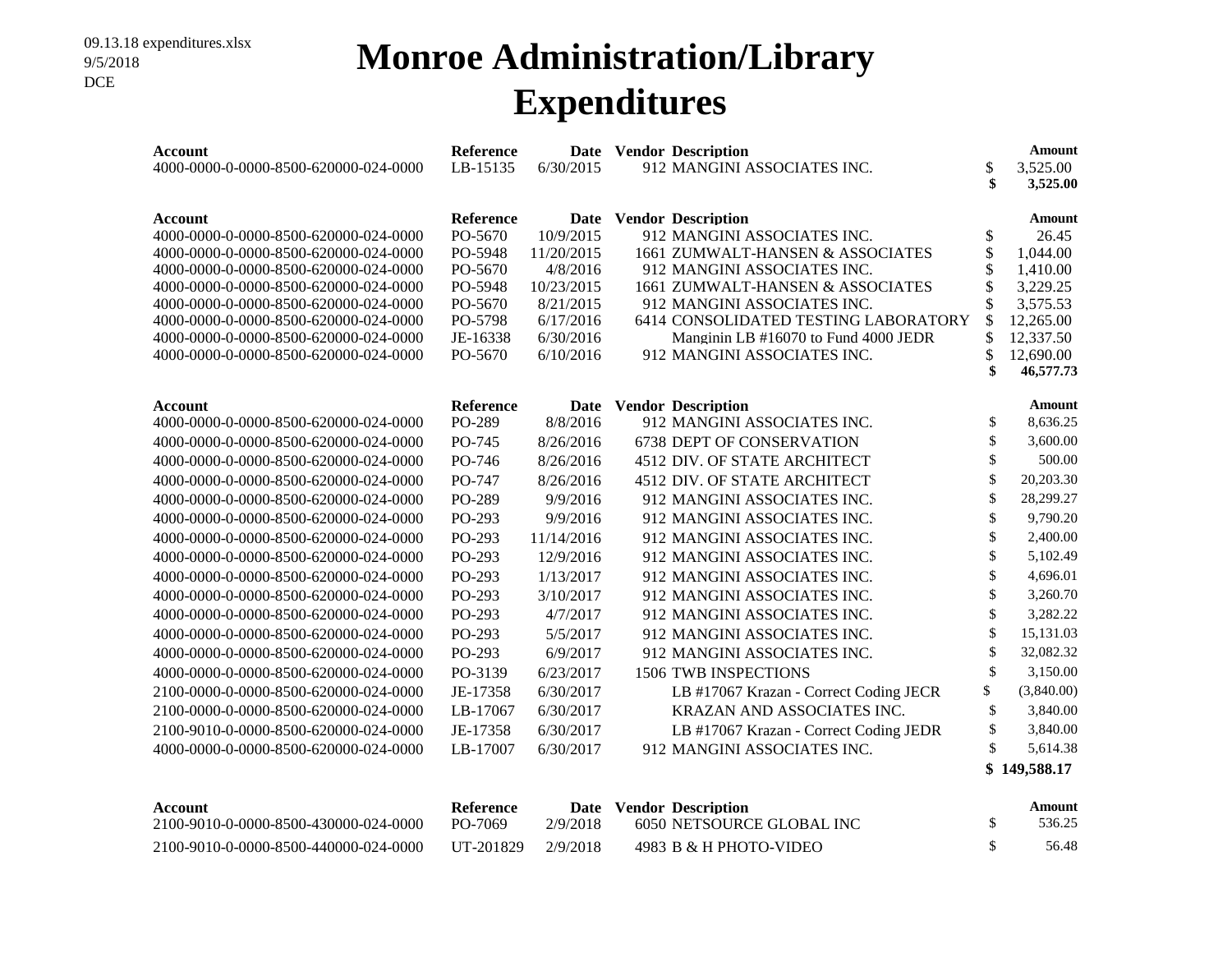## **Monroe Administration/Library Expenditures**

| Account<br>2100-9010-0-0000-8500-440000-024-0000 | <b>Reference</b><br>UT-201829 | 2/9/2018   | Date Vendor Description<br>4983 B & H PHOTO-VIDEO | \$<br>Amount<br>641.90 |
|--------------------------------------------------|-------------------------------|------------|---------------------------------------------------|------------------------|
| 2100-9010-0-0000-8500-440000-024-0000            | PO-6938                       | 2/9/2018   | 4983 B & H PHOTO-VIDEO                            | \$<br>814.51           |
| 2100-9010-0-0000-8500-440000-024-0000            | PO-7069                       | 2/9/2018   | 6050 NETSOURCE GLOBAL INC                         | \$<br>1,375.63         |
| 2100-9010-0-0000-8500-440000-024-0000            | PO-6938                       | 2/9/2018   | 4983 B & H PHOTO-VIDEO                            | \$<br>9,575.48         |
| 2100-9010-0-0000-8500-620000-024-0000            | PO-5234                       | 7/28/2017  | 1506 TWB INSPECTIONS                              | \$<br>4,050.00         |
| 2100-9010-0-0000-8500-620000-024-0000            | PO-5316                       | 8/7/2017   | 912 MANGINI ASSOCIATES INC.                       | \$<br>5,694.87         |
| 2100-9010-0-0000-8500-620000-024-0000            | PO-5223                       | 8/18/2017  | 6962 KRAZAN AND ASSOCIATES INC.                   | \$<br>2,555.00         |
| 2100-9010-0-0000-8500-620000-024-0000            | PO-5234                       | 8/25/2017  | <b>1506 TWB INSPECTIONS</b>                       | \$<br>5,625.00         |
| 2100-9010-0-0000-8500-620000-024-0000            | PO-5775                       | 9/1/2017   | 4911 CALIFORNIA DEPT. OF EDUCATION                | \$<br>1,130.22         |
| 2100-9010-0-0000-8500-620000-024-0000            | PO-5316                       | 9/8/2017   | 912 MANGINI ASSOCIATES INC.                       | \$<br>5,675.58         |
| 2100-9010-0-0000-8500-620000-024-0000            | PO-5225                       | 9/8/2017   | 6953 MARKO CONSTRUCTION GROUP INC.                | \$<br>519,493.76       |
| 2100-9010-0-0000-8500-620000-024-0000            | PO-5234                       | 9/29/2017  | <b>1506 TWB INSPECTIONS</b>                       | \$<br>6,450.00         |
| 2100-9010-0-0000-8500-620000-024-0000            | PO-5316                       | 10/6/2017  | 912 MANGINI ASSOCIATES INC.                       | \$<br>6,562.66         |
| 2100-9010-0-0000-8500-620000-024-0000            | PO-5223                       | 10/20/2017 | 6962 KRAZAN AND ASSOCIATES INC.                   | \$<br>2,302.00         |
| 2100-9010-0-0000-8500-620000-024-0000            | PO-5225                       | 10/20/2017 | 6953 MARKO CONSTRUCTION GROUP INC.                | \$<br>313,598.79       |
| 2100-9010-0-0000-8500-620000-024-0000            | PO-5223                       | 10/27/2017 | 6962 KRAZAN AND ASSOCIATES INC.                   | \$<br>3,821.00         |
| 2100-9010-0-0000-8500-620000-024-0000            | PO-5234                       | 10/27/2017 | 1506 TWB INSPECTIONS                              | \$<br>6,150.00         |
| 2100-9010-0-0000-8500-620000-024-0000            | PO-5316                       | 11/13/2017 | 912 MANGINI ASSOCIATES INC.                       | \$<br>6,467.85         |
| 2100-9010-0-0000-8500-620000-024-0000            | PO-5223                       | 11/17/2017 | 6962 KRAZAN AND ASSOCIATES INC.                   | \$<br>592.00           |
| 2100-9010-0-0000-8500-620000-024-0000            | PO-5225                       | 11/27/2017 | 6953 MARKO CONSTRUCTION GROUP INC.                | \$<br>348,278.93       |
| 2100-9010-0-0000-8500-620000-024-0000            | PO-5234                       | 12/1/2017  | <b>1506 TWB INSPECTIONS</b>                       | \$<br>6,150.00         |
| 2100-9010-0-0000-8500-620000-024-0000            | PO-5316                       | 12/8/2017  | 912 MANGINI ASSOCIATES INC.                       | \$<br>4,827.89         |
| 2100-9010-0-0000-8500-620000-024-0000            | PO-5223                       | 12/15/2017 | 6962 KRAZAN AND ASSOCIATES INC.                   | \$<br>751.00           |
| 2100-9010-0-0000-8500-620000-024-0000            | PO-5234                       | 12/22/2017 | <b>1506 TWB INSPECTIONS</b>                       | \$<br>6,000.00         |
| 2100-9010-0-0000-8500-620000-024-0000            | PO-5316                       | 1/12/2018  | 912 MANGINI ASSOCIATES INC.                       | \$<br>4,821.24         |
| 2100-9010-0-0000-8500-620000-024-0000            | PO-5234                       | 1/26/2018  | <b>1506 TWB INSPECTIONS</b>                       | \$<br>6,000.00         |
| 2100-9010-0-0000-8500-620000-024-0000            | PO-5225                       | 1/26/2018  | 6953 MARKO CONSTRUCTION GROUP INC.                | \$<br>220,966.86       |
| 2100-9010-0-0000-8500-620000-024-0000            | PO-5225                       | 1/26/2018  | 6953 MARKO CONSTRUCTION GROUP INC.                | \$<br>349,860.19       |
| 2100-9010-0-0000-8500-620000-024-0000            | PO-5316                       | 2/9/2018   | 912 MANGINI ASSOCIATES INC.                       | \$<br>3,956.11         |
| 2100-9010-0-0000-8500-620000-024-0000            | PO-6727                       | 2/9/2018   | 150 BLINDS ETC.                                   | \$<br>10,421.48        |
| 2100-9010-0-0000-8500-620000-024-0000            | PO-5223                       | 2/16/2018  | 6962 KRAZAN AND ASSOCIATES INC.                   | \$<br>911.50           |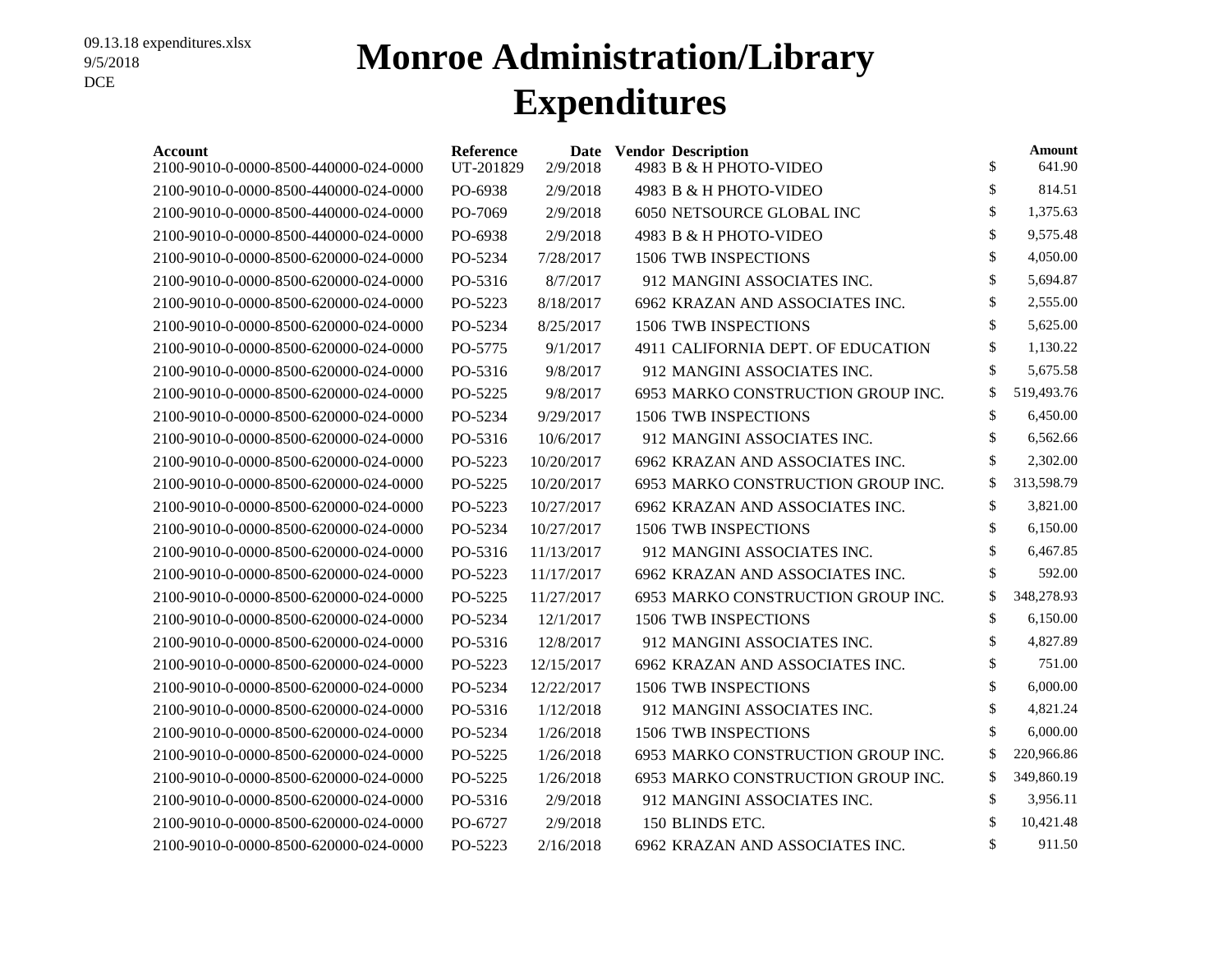## **Monroe Administration/Library Expenditures**

| Account                               | <b>Reference</b> | Date      | <b>Vendor Description</b>          | Amount           |
|---------------------------------------|------------------|-----------|------------------------------------|------------------|
| 2100-9010-0-0000-8500-620000-024-0000 | PO-5234          | 2/23/2018 | 1506 TWB INSPECTIONS               | \$<br>5,025.00   |
| 2100-9010-0-0000-8500-640010-024-0000 | PO-6450          | 2/9/2018  | <b>5690 INDOFF INCORPORATED</b>    | \$<br>2,861.43   |
| 2100-9010-0-0000-8500-640010-024-0000 | PO-6450          | 1/26/2018 | 5690 INDOFF INCORPORATED           | \$<br>12,045.47  |
| 2100-9010-0-0000-8500-620000-024-0000 | PO-5316          | 3/9/2018  | 912 MANGINI ASSOCIATES INC.        | \$<br>58.75      |
| 2100-9010-0-0000-8500-640010-024-0000 | PO-6450          | 3/9/2018  | 5690 INDOFF INCORPORATED           | \$<br>7,285.55   |
| 2100-9010-0-0000-8500-620000-024-0000 | PO-7440          | 3/16/2018 | 7137 KAWEAH ELECTRIC LLC.          | \$<br>763.26     |
| 2100-9010-0-0000-8500-620000-024-0000 | PO-7190          | 4/6/2018  | 4518 RICHARD, R MARK               | \$<br>21,600.00  |
| 2100-9010-0-0000-8500-620000-024-0000 | PO-5225          | 4/6/2018  | 6953 MARKO CONSTRUCTION GROUP INC. | \$<br>201,847.18 |
| 2100-9010-0-0000-8500-620000-024-0000 | PO-7726          | 4/13/2018 | 4815 DIGITECH INTEGRATIONS INC     | \$<br>1,413.48   |
| 2100-9010-0-0000-8500-620000-024-0000 | PO-6294          | 4/13/2018 | 3800 SONITROL OF FRESNO            | \$<br>6,743.77   |
| 2100-9010-0-0000-8500-620000-024-0000 | PO-7942          | 4/27/2018 | 4512 DIV. OF STATE ARCHITECT       | \$<br>4,721.70   |
| 2100-9010-0-0000-8500-620000-024-0000 | PO-5316          | 5/4/2018  | 912 MANGINI ASSOCIATES INC.        | \$<br>2,212.50   |
| 2100-9010-0-0000-8500-620000-024-0000 | PO-5225          | 6/8/2018  | 6953 MARKO CONSTRUCTION GROUP INC. | \$<br>92,262.16  |
| 2100-9010-0-0000-8500-620000-024-0000 | PO-5316          | 6/29/2018 | 912 MANGINI ASSOCIATES INC.        | \$<br>27.07      |
| 2100-9010-0-0000-8500-620000-024-0000 | LB-18157         | 6/30/2018 | 6953 MARKO CONSTRUCTION GROUP INC. | \$<br>10,000.00  |
|                                       |                  |           |                                    | \$2.234,981.50   |